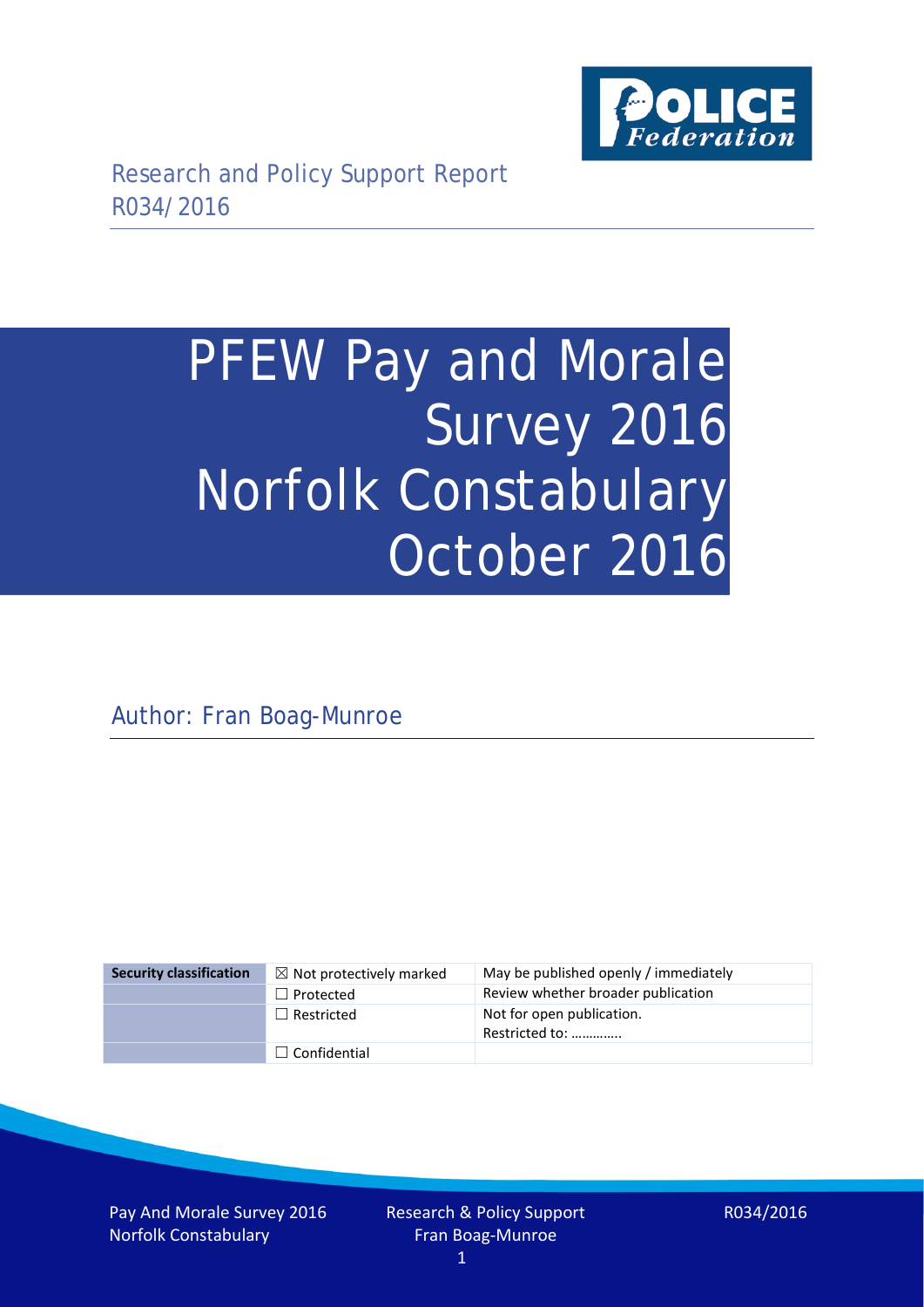## **INTRODUCTION**

This note provides a summary of responses to the PFEW Pay and Morale Survey received from respondents from Norfolk Constabulary in 2016.

Where appropriate, details of average responses for the police service as a whole are also presented, as well as a ranking of Norfolk Constabulary compared to other forces. Where rankings are provided, a ranking of 1 represents the force with the highest percentage of respondents expressing a particular attitude or intention, and a ranking of 42 represents the force with the lowest percentage of respondents expressing a particular attitude or intention<sup>[1](#page-1-0)</sup>. One force was excluded from this ranking because the sample size was considered too low to be representative of the force as a whole (<200 responses). Please be aware that the actual differences between individual rank positions may be quite small and, if used, should be interpreted cautiously.

Graphical summaries are also presented which compare the proportion of respondents expressing a particular attitude or intention in each force to the average for the service as a whole. These graphical summaries indicate either 1) that a force has the same proportion of respondents expressing a particular attitude as the national average or lower; 2) that the force has a higher proportion of respondents expressing a particular attitude than the national average; or 3) that the proportion of respondents expressing a particular attitude in a force is 10% or more higher than the national average.

## **RESPONSE RATE AND RESPONDENTS**

494 responses were received from Norfolk Constabulary, representing a response rate of around 33% (based on March 2016 Home Office figures of officer headcount). The national response rate for the 2016 survey was 35%. Last year's response rate for Norfolk Constabulary was 46%. Please bear this in mind when making comparisons with last year's findings.

Overall 2% of respondents to the survey declined to state which force they belonged to. The responses from these officers have been included within the national data but are excluded from force-level analysis.

76.7% of responses from Norfolk Constabulary were received from male officers and 23.3% of responses were from female officers. 71.9% of respondents were Constables, 21.1% were Sergeants and 7.0% were Inspectors or Chief Inspectors.

<span id="page-1-0"></span> $1$  Rankings have been determined at two decimal places.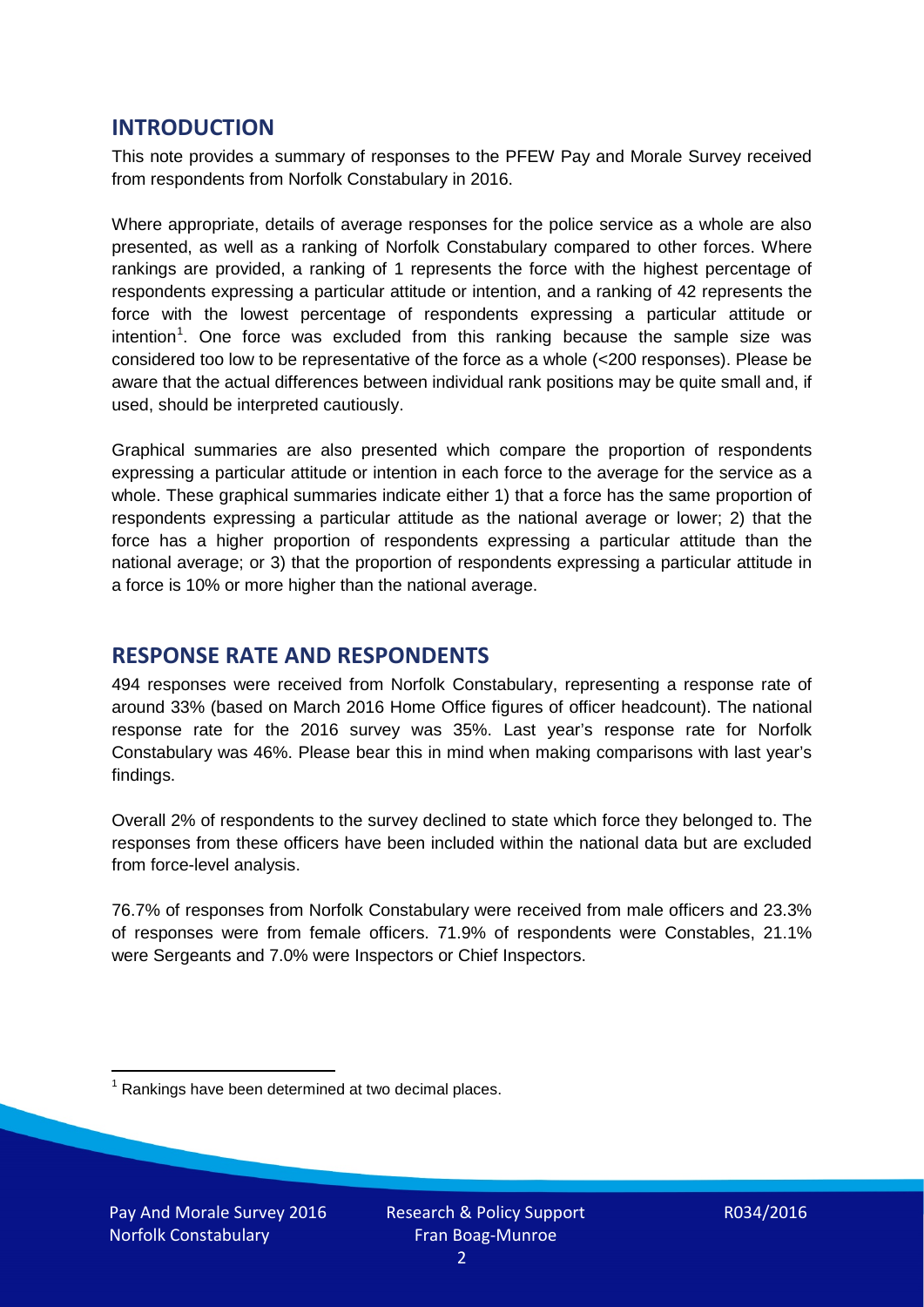## **MORALE**

53.6% of respondents from Norfolk Constabulary told us that their morale is currently low.

Nationally, the proportion of respondents reporting low personal morale ranges from 72.0% at the top ranking force to 41.9% at the bottom ranking force. In terms of the proportion of respondents with low morale, Norfolk Constabulary ranks 20 out of 42, meaning that, compared to Norfolk Constabulary, there are 22 forces with a smaller proportion of respondents reporting low morale.

91.6% of respondents from Norfolk Constabulary felt that morale within the force is currently low.

Across England and Wales as a whole, the proportion of respondents reporting low force morale ranges from 98.8% at the top ranking force to 74.1% at the bottom ranking force. In terms of the proportion of respondents reporting low force morale, Norfolk Constabulary ranks 12 out of 42 forces, meaning that there are 30 forces with a smaller proportion of respondents who feel that morale within their force is low.

Comparison of 2016 and 2015 figures for morale in Norfolk Constabulary are provided in the table below.

|                     | 2016  | 2015  |
|---------------------|-------|-------|
| Low personal morale | 53.6% | 63.2% |
| Low force morale    | 91.6% | 88.5% |

The proportion of respondents in the police service as a whole who said that their morale is low was 55.9%; this compares to 70.1% of respondents to the PFEW Pay and Morale survey in 2016; the proportion of respondents reporting low morale in 2016 was significant smaller than in [2](#page-2-0)015 $^2$ .

The proportion of respondents in the service as a whole who said that morale in their force was low was 89.5%; in 2015, this proportion was 94.6%. Again the difference between 2016 and 2015 was statistically significant<sup>[3](#page-2-1)</sup>.

<span id="page-2-0"></span> $2$ <sup>2</sup> Z= 40.1, p < 0.001

<span id="page-2-1"></span> $3$  Z=25.2, p < 0.001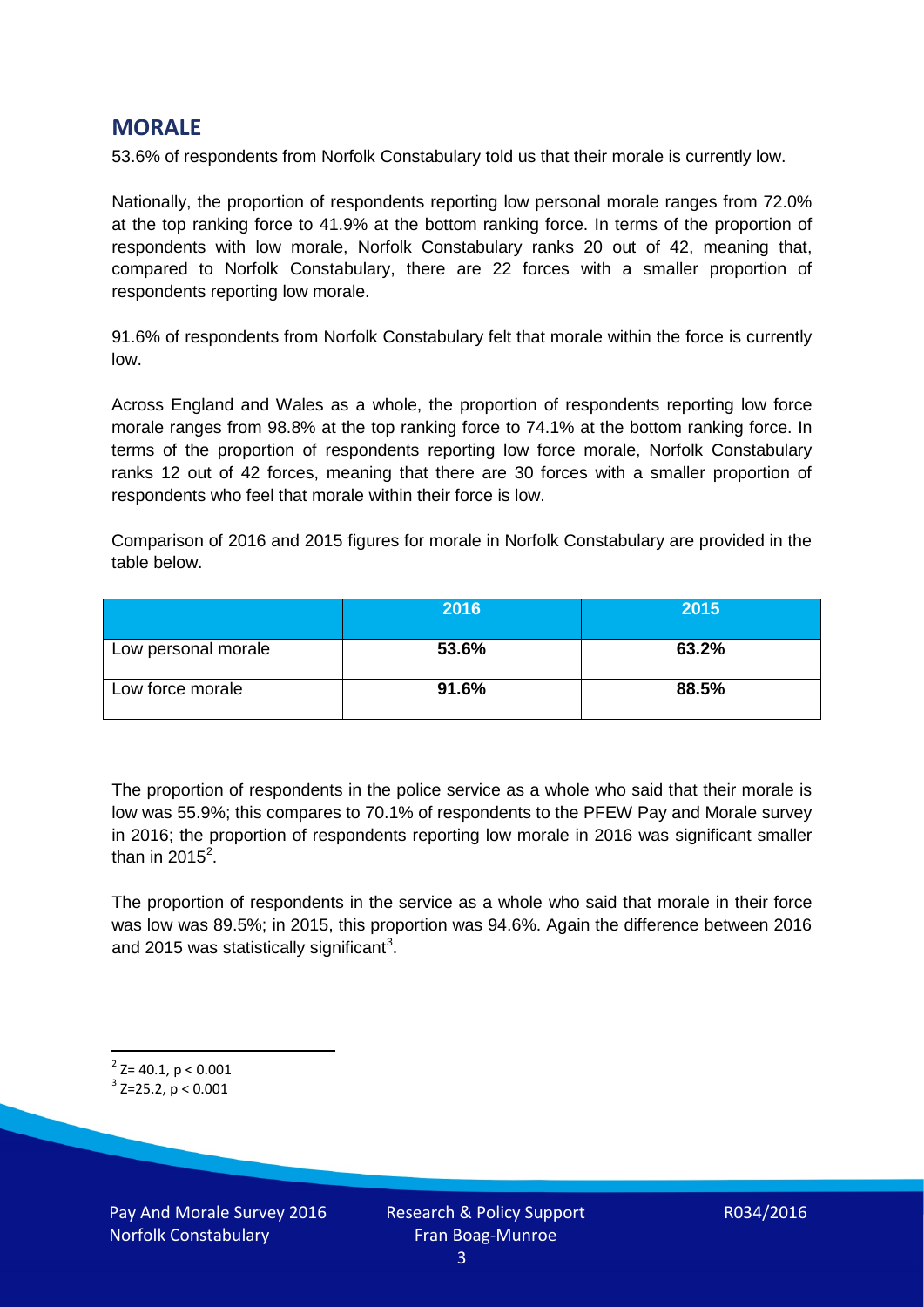*Proportion of respondents reporting low personal morale compared to national average in 2016*



#### *REASONS FOR LOW MORALE*

The survey asked respondents about the factors that had a positive or negative effect on their morale, the table below shows the proportion of respondents in Norfolk Constabulary who said a particular factor has had a negative effect upon their morale compared to the national average.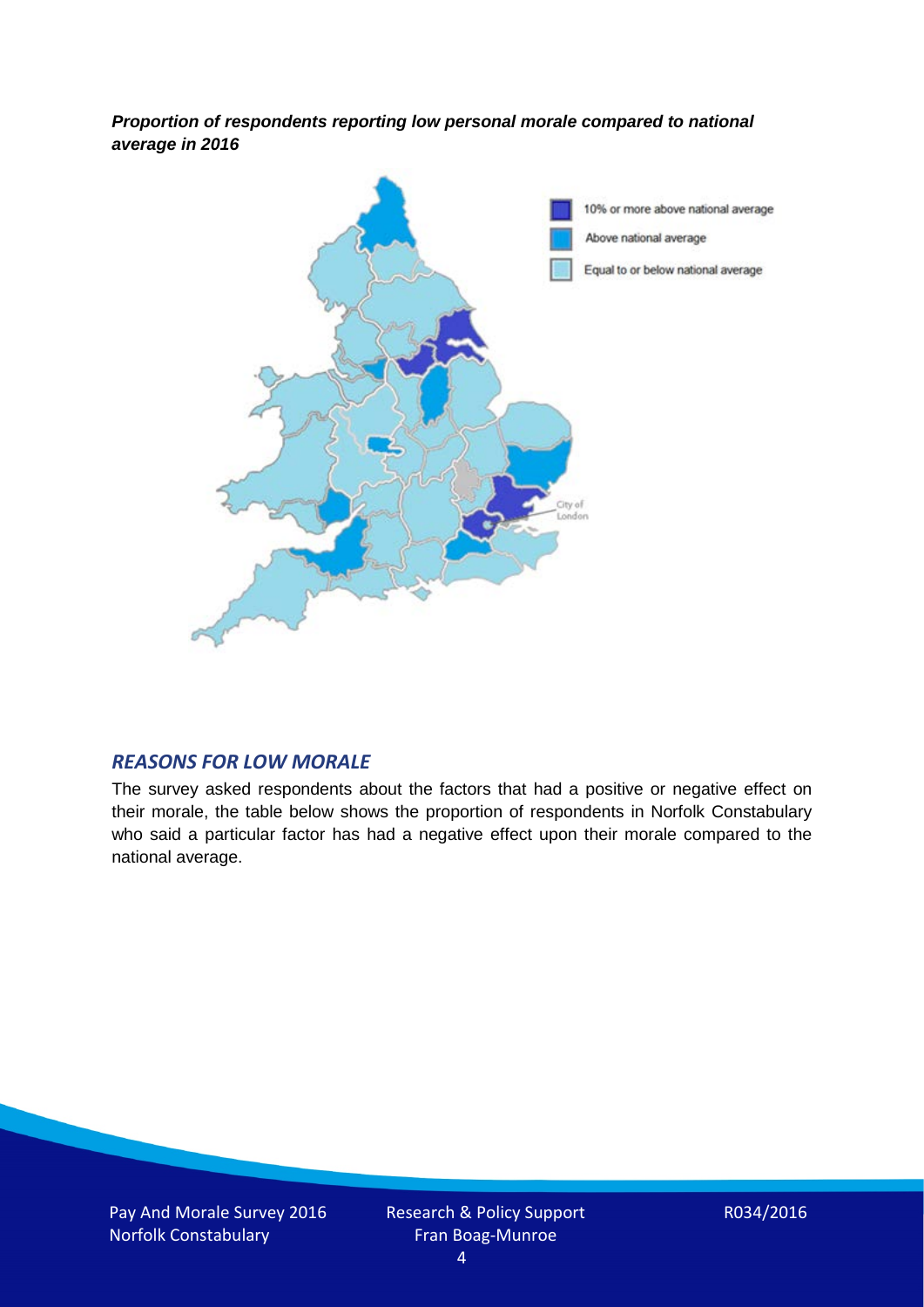| <b>Factor</b>                                  | <b>Negative effect on morale</b><br>(Norfolk Constabulary) | <b>Negative effect on morale</b><br><b>(England and Wales)</b> |
|------------------------------------------------|------------------------------------------------------------|----------------------------------------------------------------|
| Pay and benefits (including<br>pension)        | 66.2%                                                      | 70.9%                                                          |
| Day-to-day job role                            | 46.3%                                                      | 39.9%                                                          |
| Workload and responsibilities                  | 57.1%                                                      | 52.4%                                                          |
| Work-life balance                              | 60.4%                                                      | 58.2%                                                          |
| Opportunities for<br>development and promotion | 50.3%                                                      | 49.9%                                                          |
| Health and wellbeing                           | 56.8%                                                      | 54.3%                                                          |
| How the police as a whole<br>are treated       | 81.9%                                                      | 84.2%                                                          |
| Treatment by senior<br>managers                | 38.6%                                                      | 42.1%                                                          |

# **ATTITUDES TOWARDS THE POLICE**

64.3% of respondents from Norfolk Constabulary said that they would not recommend joining the police to others.

Nationally, the proportion of respondents who said that they would not recommend joining the police to others ranges from 78.6% in the top ranking force to 55.4% in the bottom ranking force. Compared to the other forces in England and Wales, Norfolk Constabulary ranks 31 out of 42; there are therefore 11 forces with a smaller proportion of respondents who say that they would not recommend joining the police to others.

64.3% of respondents from Norfolk Constabulary said that they did not feel valued within the police.

The proportion of respondents who did not feel valued ranges from 79.2% in the top ranking force to 53.1% in the bottom ranking force. In terms of the proportion of respondents who did not feel valued within the police, Norfolk Constabulary ranks 22 out of 42; there are 20 forces with a smaller proportion of respondents who did not feel valued.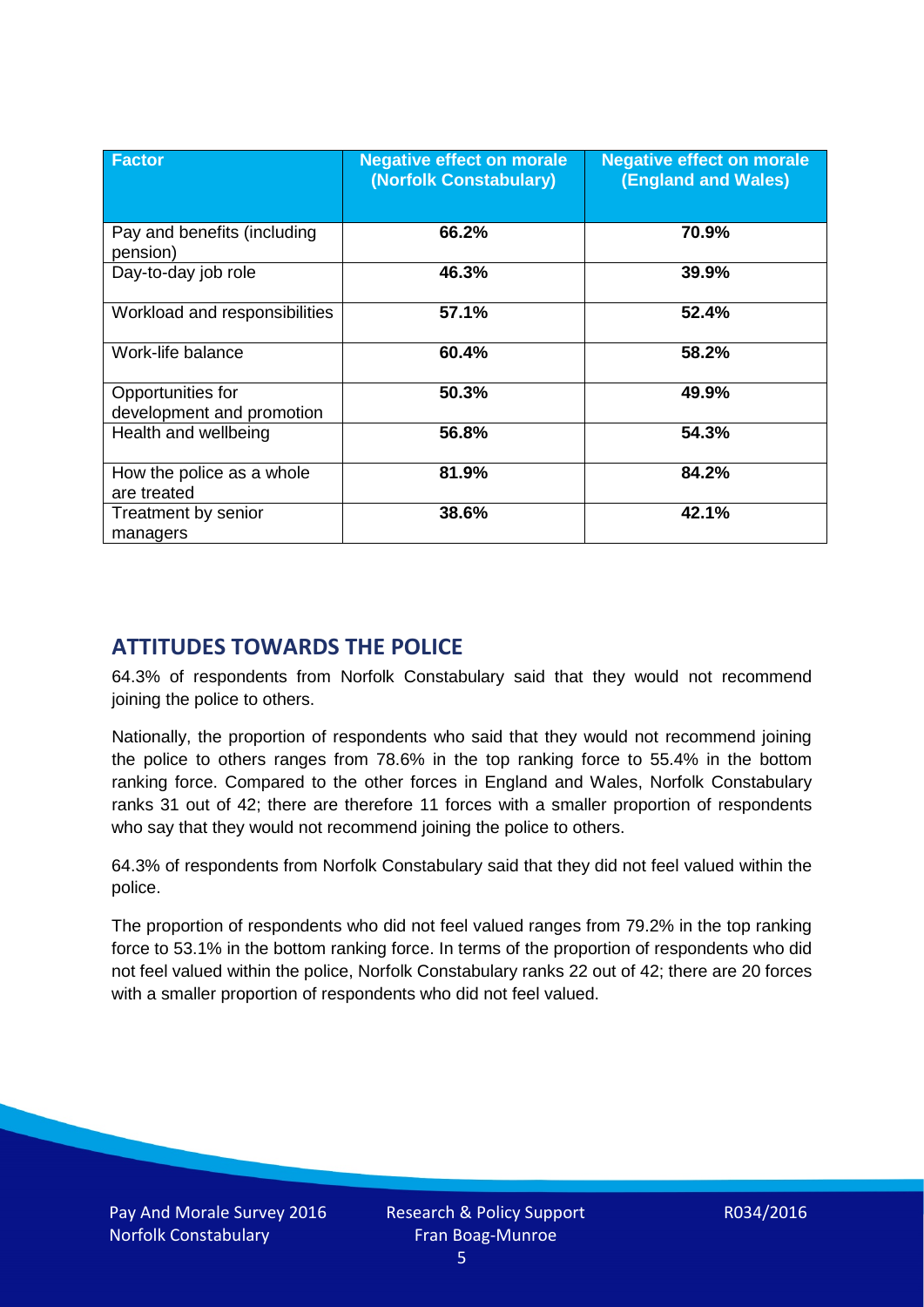|                                                           | 2016  | 2015  |
|-----------------------------------------------------------|-------|-------|
| would<br>not<br>recommend joining<br>the police to others | 64.3% | 65.2% |
| I do not feel valued<br>in the police                     | 64.3% | 67.3% |

For the service as a whole, the proportion of respondents in 2016 who said that they would not recommend joining the police to others was 69.9%. In 2015, 76.3% of respondents said that they would not recommend joining the police. The difference between 2016 and 2015 is statistically significant<sup>[4](#page-5-0)</sup>.

Across the police service as a whole, 67.3% of respondents said that they did not feel valued; compared to 74.7% of respondents in last year's survey. A significantly smaller proportion of respondents did not feel valued this year compared to 201[5](#page-5-1)<sup>5</sup>.

#### *Proportion of respondents who would not recommend the police to others compared to national average in 2016*



<span id="page-5-1"></span><span id="page-5-0"></span> $4$  Z = 19.6, p < 0.001  $5$  Z = 22.1, p < 0.001

Pay And Morale Survey 2016 Norfolk Constabulary

Research & Policy Support Fran Boag-Munroe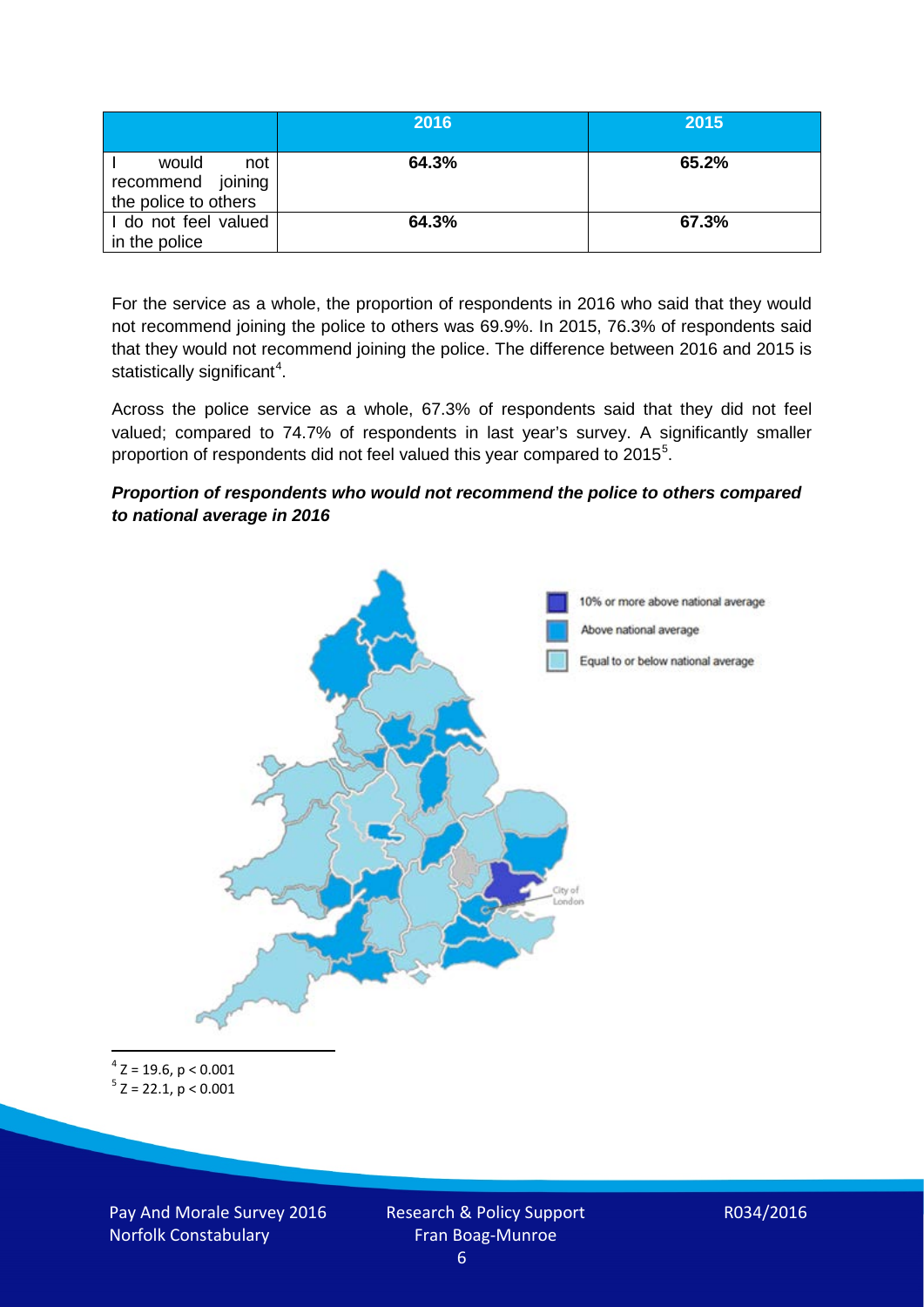# **INTENTION TO LEAVE**

9.7% of respondents from Norfolk Constabulary told us that they intend to leave the police service within two years. A further 19.5% of respondents said that they currently do not know what their intentions are with regards to staying in or leaving the police.

The proportion of respondents who planned to leave the police ranged from 21.5% at the top ranking force to 4.5% at the bottom ranking force. In terms of the proportion of respondents intending to leave, Norfolk Constabulary ranks 23 out of 42 forces, meaning that there are 19 forces with a smaller proportion of respondents intending to leave within two years.

Comparison of 2016 and 2015 figures for intention to leave in Norfolk Constabulary are provided in the table below.

|                                                | 2016 | 2015  |
|------------------------------------------------|------|-------|
| Intend to leave the police<br>within two years | 9.7% | 11.3% |

For the service as a whole, 11.8% of respondents planned to leave the police service within two years; in 2015, 15.6% of respondents said that they intended to leave within two years. A significantly smaller proportion of respondents intended to leave the police service in 2015 compared to 201[6](#page-6-0)<sup>6</sup>.

<span id="page-6-0"></span> $6$  Z = 15.2, p < 0.001

Pay And Morale Survey 2016 Norfolk Constabulary

Research & Policy Support Fran Boag-Munroe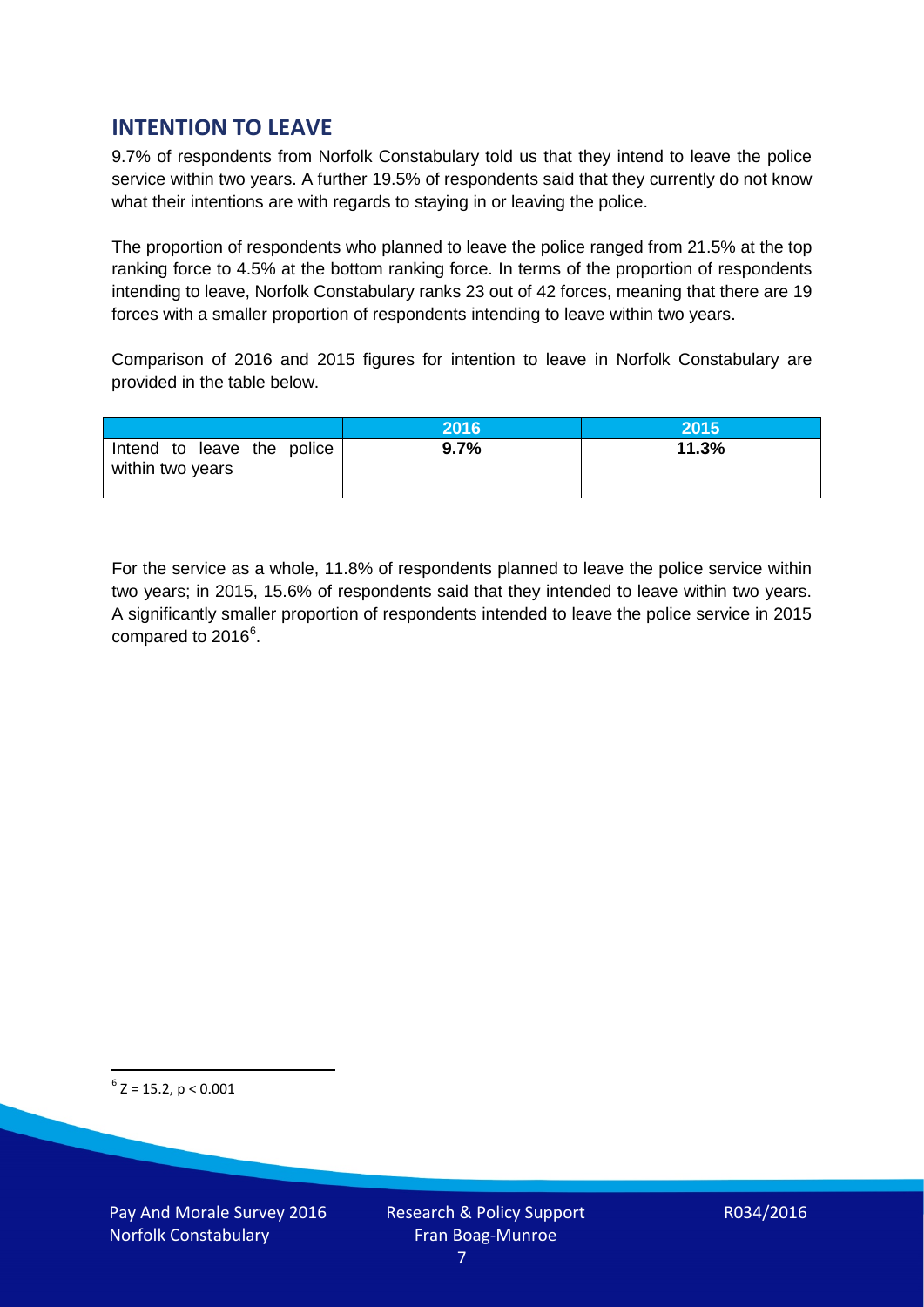*Proportion of respondents intending to leave the police within two years compared to national average in 2016*



### *REASONS FOR INTENDING TO LEAVE THE POLICE SERVICE*

Respondents who had said they intended to leave were asked to indicate the reasons behind this intention. The table below shows the proportion of respondents in Norfolk Constabulary who said that a particular factor has had a major effect on their intention to leave, compared to the national average.

Please be aware that respondents were able to choose more than one option therefore the figures provide below will not add up to 100%.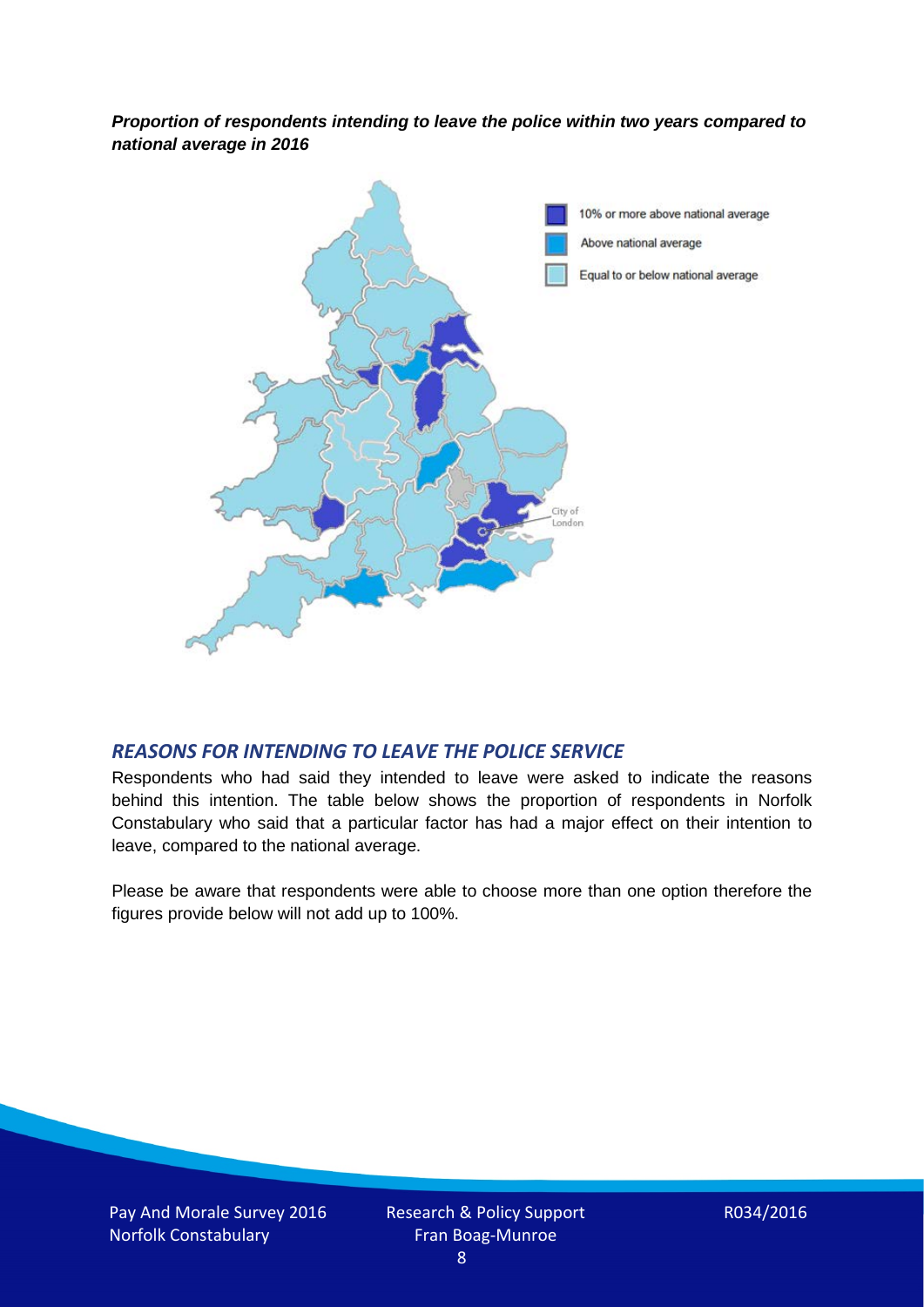| <b>Factor</b>                                          | <b>Major effect on intention to</b><br><b>leave (Norfolk</b><br><b>Constabulary)</b> | <b>Major effect on intention to</b><br>leave (England and Wales) |
|--------------------------------------------------------|--------------------------------------------------------------------------------------|------------------------------------------------------------------|
| The impact of your job on<br>your family/personal life | 66.7%                                                                                | 57.2%                                                            |
| Your morale                                            | 87.0%                                                                                | 81.7%                                                            |
| Your opportunities for<br>development and promotion    | 39.1%                                                                                | 49.1%                                                            |
| Your pay and benefits                                  | 37.0%                                                                                | 67.6%                                                            |
| Better job opportunities<br>outside of the Police      | 46.7%                                                                                | 59.2%                                                            |
| The impact of the job on your<br>health and wellbeing  | 69.6%                                                                                | 69.4%                                                            |
| Dissatisfaction with your day-<br>to-day job role      | 52.2%                                                                                | 43.6%                                                            |
| Your workload and<br>responsibilities                  | 58.7%                                                                                | 41.8%                                                            |
| How the police was a whole<br>are treated              | 76.1%                                                                                | 77.6%                                                            |
| Your treatment by senior<br>managers                   | 41.3%                                                                                | 43.7%                                                            |

# **PAY AND BENEFITS**

71.6% of respondents from Norfolk Constabulary told us that they do not feel that they are paid fairly for the responsibilities they have within their job.

Across England and Wales, the proportion of respondents who feel that they are not paid fairly for their responsibilities ranges from 80.8% at the top ranking force to 63.0% at the bottom ranking force. Norfolk Constabulary ranks 29 out of 42 forces; there are 13 forces with a smaller proportion of respondents who say that they are not fairly paid for the responsibilities within their job.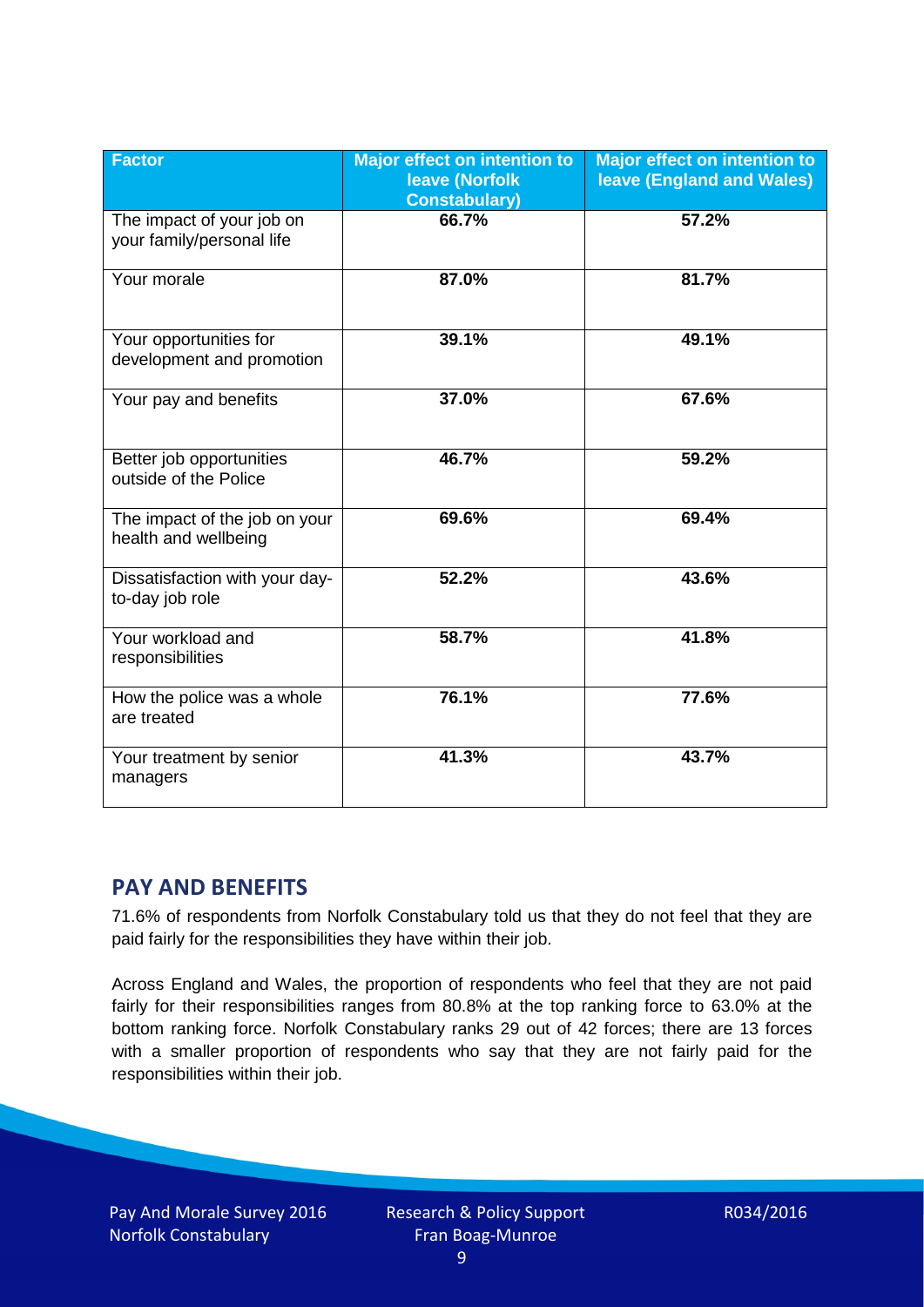59.2% of respondents from Norfolk Constabulary said that they are dissatisfied with their overall remuneration (including basic pay and allowances) and 62.6% said that they are dissatisfied with their pensions.

Nationally, The proportion of respondents who are dissatisfied with their overall remuneration ranges from 74.2% at the top ranking force to 50.9% at the bottom ranking force. In terms of respondents reporting dissatisfaction with their remuneration, Norfolk Constabulary ranks 35 out of 42 forces, meaning that there are 7 forces with a smaller proportion of respondents who are dissatisfied with their remuneration.

Pension dissatisfaction ranges from 71.5% at the top ranking force to 55.5% at the bottom ranking force. Norfolk Constabulary ranks 25 out of 42 forces for this indicator; therefore there are 17 forces with a smaller proportion of respondents who are dissatisfied with their pension.

|                                                                         | 2016  | 2015  |
|-------------------------------------------------------------------------|-------|-------|
| Do not feel fairly paid for the<br>responsibilities within their<br>job | 71.6% | 61.9% |
| Dissatisfied with total<br>remuneration                                 | 59.2% | 51.4% |
| Dissatisfied with pension                                               | 62.6% | 64.1% |

Nationally, 74.4% of respondents said that they were not paid fairly for the responsibilities they have within their job; this proportion was 70.3% in 2015. A significantly larger proportion of respondents said that they were not paid fairly for their responsibilities this year compared to last year<sup>[7](#page-9-0)</sup>.

The proportion of respondents across the police service as a whole who were dissatisfied with their remuneration was 66.7%; this compares to 62.7% in 2015. The difference between

<span id="page-9-0"></span> $7$  Z=12.5, p < 0.001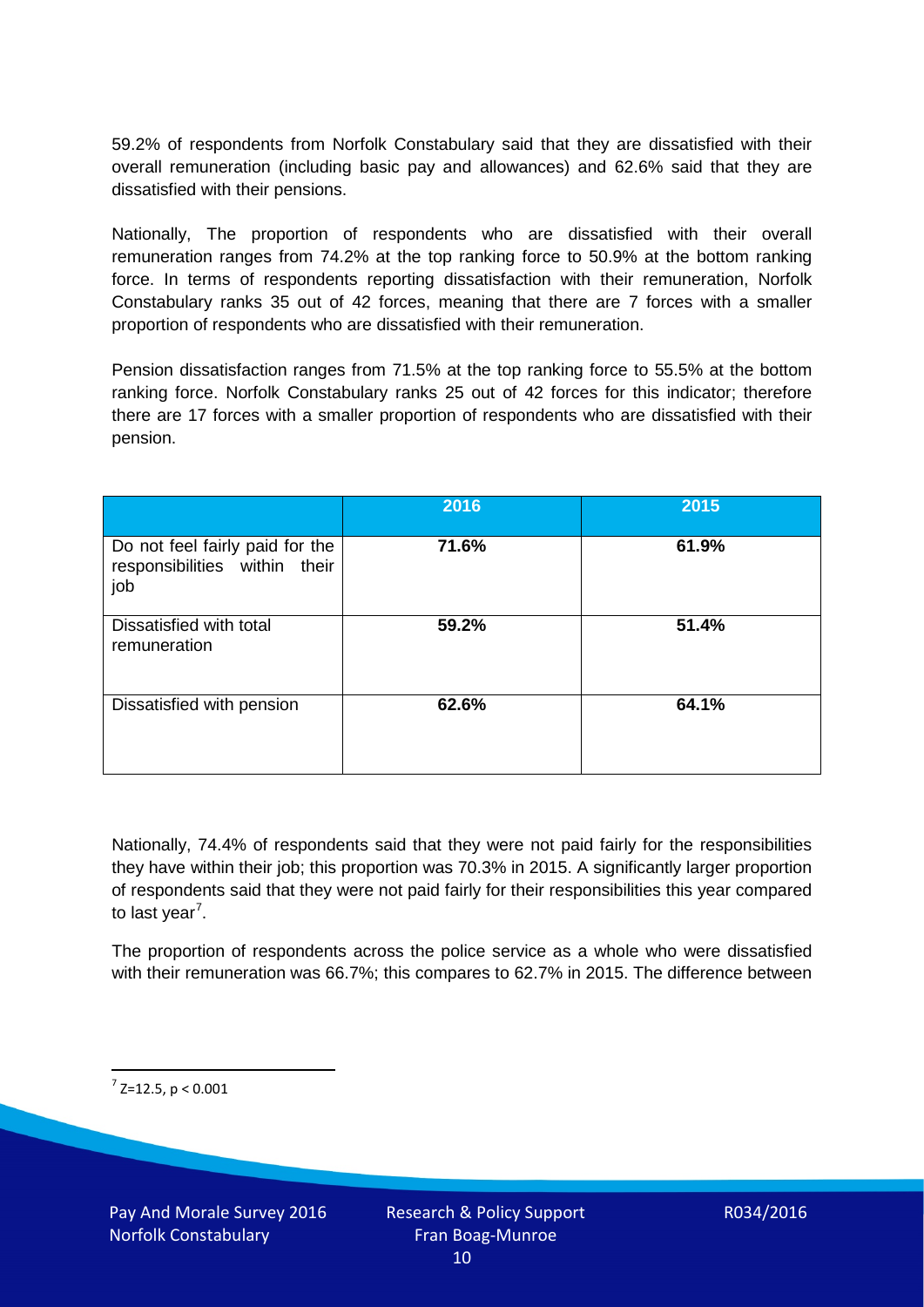the proportion of respondents who were dissatisfied with their overall remuneration in 2016 and 2015 was statistically significant<sup>[8](#page-10-0)</sup>.

Across England and Wales, the proportion of respondents who were dissatisfied with their pension in 2016 was 66.6%; this proportion was 68.9% in 2015. A significantly smaller proportion of respondents were dissatisfied with their pension this year compared to last year<sup>[9](#page-10-1)</sup>.

#### *Proportion of respondents who do not feel fairly paid for the responsibilities within their job compared to national average in 2016*



<span id="page-10-1"></span><span id="page-10-0"></span> $8$  Z = 11.4, p < 0.001  $9^{\circ}$  Z = 6.7 p < 0.001